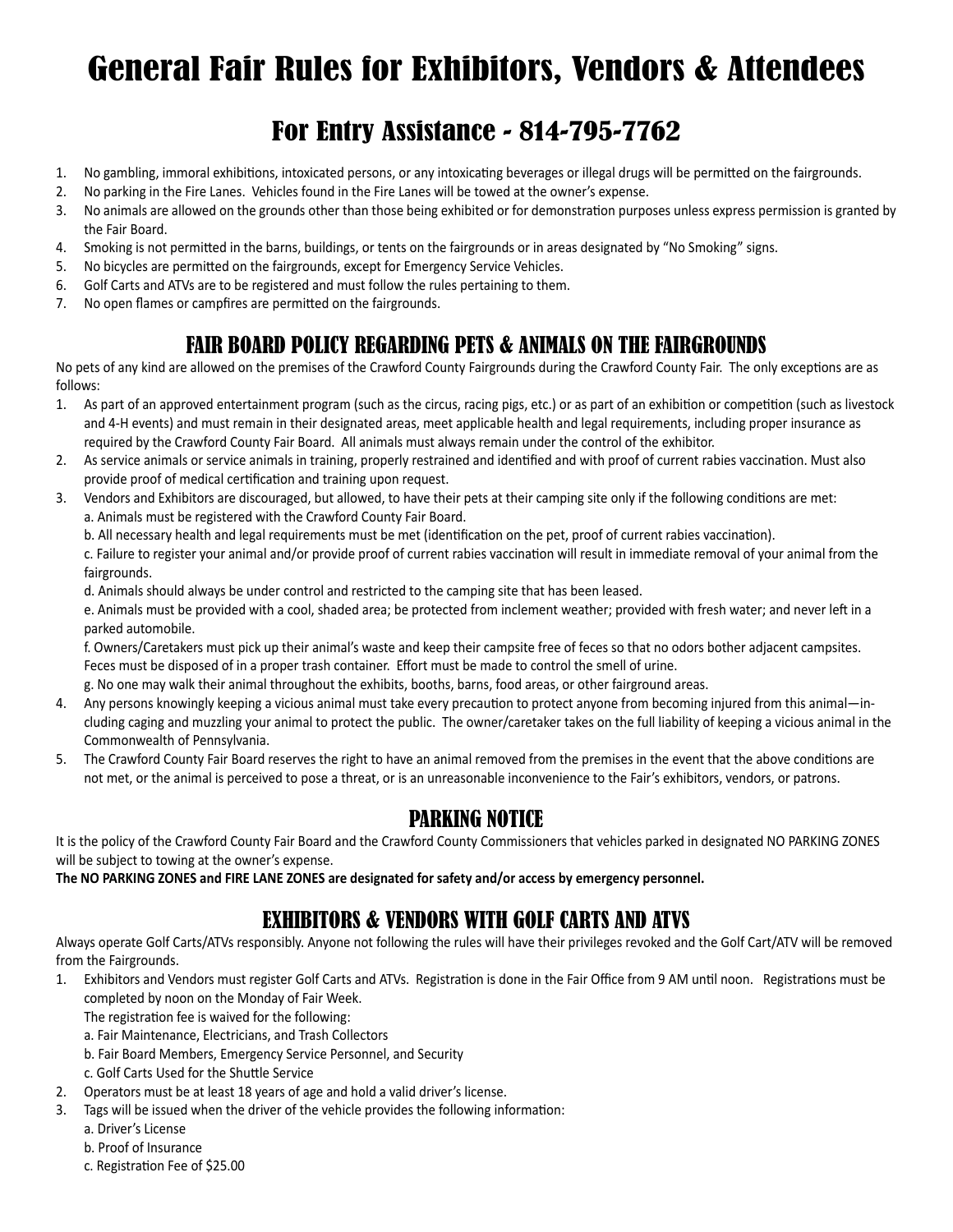- 4. Operators must follow manufacturer specifications for the number of people allowed on the Golf Cart or ATV. This will be enforced.
- 5. Golf Carts and ATVs are to be used in the operator's exhibit area(s) only.
- 6. The use of two (2) wheel motorized vehicles is prohibited.

# CAMPING RULES

- 1. Camping is limited to exhibitors and concessionaires.
- 2. Camping fees shall be \$225 for concessionaires with full hook-up, \$150 for exhibitors.
- 3. Camper registration forms and fees are due by July 15, 2022. Register on-line.
- 4. Only one camper may be registered per form. Use additional forms for additional campers.
- 5. No campers, except for Fair Officials, will be admitted prior to 8 AM on the Thursday before Fair—except for special permission by the Camping Coordinators.
- 6. All campers must enter through GATE 6 and check-in upon arrival. Non-registered campers are not permitted.
- 7. All campers must park where designated and prominently display their camping permit.
- 8. Camper Registration Hours are Thursday, Friday, and Saturday from 8 AM to 9 PM. The Registration Tent is located inside Gate 3. No campers will be admitted at any other time without special permission from the Camping Coordinators.
- 9. The camping permit is valid from Thursday prior to the Fair through the Sunday after the Fair. Campers parked at the Fairgrounds will be charged \$27 per day for time not covered under the camping permit.
- 10. Camping spaces will be assigned at the discretion of the Camping Committee. Space and amenities are limited.
- 11. The Fair Board reserves the right to park multiple campers in each site.
- 12. Assignment of a camper space does not guarantee a vehicle parking space. Barricades are not permitted.
- 13. Trailers not used for camping will not be allowed in the camping area.
- 14. No awnings or slide-outs are allowed to extend into the next camping space.
- 15. Holding tanks will be pumped at no charge on Monday and Thursday between 8 AM and 3 PM, only. Pumping at any other time will be subject to the regular charge of pumping. It is the duty of the exhibitor to determine if camper's holding tank has been pumped out. Claims of missed service must be reported to the Camping Coordinators by 5 PM on the same day of service.
- 16. No dumping of sewage or gray water onto the ground will be permitted.
- 17. No open flames or campfires are permitted on the fairgrounds.
- 18. No portable generators are permitted.
- 19. All electrical cords must be 10 gauge or larger.

# GENERAL RULES FOR EXHIBITORS

- 1. All exhibits will be under the control and direction of the Fair Board, but the Fair Board will in no case be responsible for any consequential or other loss, injury, or damage done to or occasioned by or arising from any animal or article exhibited by the exhibitor, and for its description as given in the Fair Book and shall indemnify the Fair Board against all legal or other proceedings in regard thereto.
- 2. The Fair Board will put forth every effort to protect all exhibits, and a watchman will be provided by the Fair Board where and when deemed necessary for the best interest of the exhibitors.
- 3. Any false representation, interference, or unsportsmanlike conduct on the part of the exhibitor will be dealt with by the Fair Board according to the equities of the case.
- 4. All exhibitors must fill out and sign an entry form in the on-line entry program.
- 5. Exhibits that have been mistakenly entered may, at the discretion of the Department Chair, be transferred to their proper classes prior to judging.
- 6. Entries are to be exhibited for the entire duration of fair.
- 7. Any items not claimed within 30 days of the fair will be disposed.
- 8. Exhibitors will comply with any rules established by the Department in which they are exhibiting and abide by the IAFE National Code of Show Ring Ethics.
- 9. An exhibitor who violates any of the rules will forfeit all privileges and premiums and be subject to a penalty as the Fair Board may direct.
- 10. The Crawford County Fair reserves the right to refuse any and all entries deemed unacceptable.

# GENERAL RULES FOR ANIMAL EXHIBITORS

1. The Fair Board will appoint a veterinarian. The Fair Veterinarian, or their designated representatives, will oversee the check-in process. The Fair Veterinarian, or their designated representatives, will have the final say regarding removal of animals from the grounds for health reasons or for failure to provide required health records.

#### **2022 Fair Veterinarian: Dr. Nicole Drummond is the veterinarian for the Crawford County Fair.**

- 2. If a veterinarian is needed for any medical reason, the exhibitor is responsible for all costs incurred.
- 3. All animals for exhibition must be entered in their real owner's name and be owned for a minimum of 30 days prior to the start of the Fair.
- 4. No persons having entered an exhibit for competition will be allowed to make a substitution of animals or otherwise change the entry after five days prior to the opening of the Fair.
- 5. Exhibit cards filled with appropriate information must be displayed for each animal.
- 6. All exhibitors of livestock (cattle, horses, sheep, swine, poultry, rabbits, cavies, goats, and other livestock) will be responsible for the care and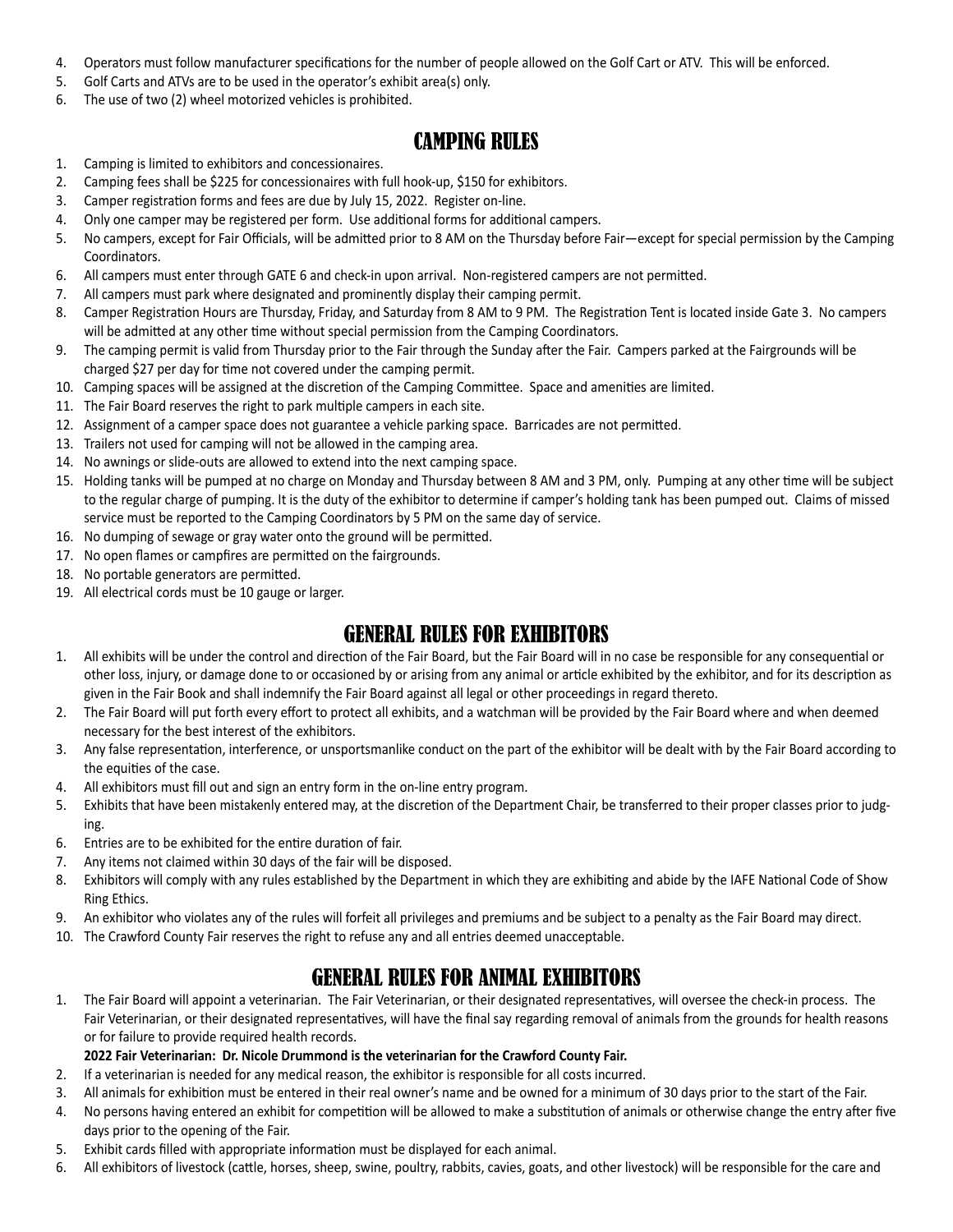feeding of their animals. Hay, grain, and bedding will be furnished by the exhibitor. Livestock exhibitors are encouraged to bring feed and supplies at times when admission gates are not busy.

- 7. Animals are to remain under the owner or the owner's representative's control—including when on exhibition in the ring and when traveling to and from the pen to the wash racks or show areas.
- 8. All animals for exhibition must be in their assigned space, with all rubbish and waste cleared away, by 6 PM on Monday of Fair Week. 4-H entries will be in place earlier.
- 9. Livestock exhibitors are requested to tastefully decorate their quarters and to keep their area neat and attractive.
- 10. No persons other than those holding animals being exhibited will be allowed in the show ring during the time of judging—except for judges and any ring staff appointed by the Department Chair.
- 11. Department Chairs will have ring attendants available to assist youth in the show ring.
- 12. Use only those grooming products that are approved for use on meat and dairy animals. If upon slaughter or testing, treatment with drugs, biologics, or any chemical from fitting products, is the cause of condemnation of a carcass or a product (such as milk, goat milk, cheese) the loss of the carcass or product and any other damages will be borne by the exhibitor.
- 13. Failure to follow the PA Department of Agriculture Animal Health Requirements and Recommendations included in this Fair Book will result in entries being rejected for exhibition. In addition, not following these guidelines may result in loss of Commonwealth funding and animals at the exhibition may be tested and quarantined by the Department of Agriculture.

### **CHAIRPERSONS**

It shall be the duty of the chairperson of each department, or his/her committee, to assist all exhibitors in properly entering their exhibit. The Chairperson shall also see that each exhibit meets the requirements as outlined in the Fair Book. They shall assist the judges in keeping proper account of awards for premiums and shall certify to the proper officers the validity of all claims.

### JUDGES AND JUDGING

- 1. As far as possible, the single judge system will rule, and great care will be taken to select only those who are qualified.
- 2. Judges will familiarize themselves with all the rules and regulations of the Crawford County Fair Board pertaining to the classes that they judge. If any rule lacks clarity, attention should be called to it before judging begins.
- 3. Purebred Dairy Cattle Association Show Ring Code of Ethics will be followed for all youth and open dairy show exhibitors. Copies available at Extension or the Fair Office.
- 4. The judge must not award a prize to any unworthy exhibit. It is the intent of the Crawford County Fair Board that no premiums or distinction of any kind shall be given to any animal or article that is not deserving. In the event of a premium being withheld from any exhibit for that reason, the judge will write "Not Worthy" in the award column opposite such entry. The Judge, at their discretion, may award a prize or prizes of such grade as the exhibit deserves. In a case where there is no competition, the Judge may give an award such as they deem the exhibit is worthy to receive.
- 5. Exhibitors, whether in person or by agent, who interfere with a judge, or show any disrespect to a judge, will be removed from the competition, and will forfeit any premiums to which they would otherwise be entitled.
- 6. Judges will receive their books from the Department Chair. The Department Chair will return the books to the Fair Office immediately after the judging has finished.
- 7. The decision of a judge shall be final in all cases except for when a mistake, fraud, misrepresentation, or collusion, not discovered at the time award is proven. In such cases, the Fair Board, or its referee as the Fair Board may select, shall decide and there shall be no appeal.
- 8. All protests must be in writing, must plainly state the case, and be delivered to the Chair of the Department where the issue occurred, or to the Fair Office during hours of operation, or to a Fair Board Member.
- 9. No appeal of, or appeal from any award based on a statement that the judge overlooked an animal or article will be considered by the Fair Board.

# PREMIUMS

- 1. Premiums will be designated by ribbons: Blue, 1st place; Red, 2nd place; White, 3rd place; etc. Championship will be Royal Purple.
- 2. Exhibitors are encouraged to display their prize ribbons, awards, trophies, or certificates, etc. during the entire Fair.
- 3. Premiums are payable by bank checks.
- 4. Premiums will be mailed to exhibitors by November 15, 2022.
- 5. Premiums will be forfeited unless correct post office address is given.
- 6. Premium checks that are not cashed by May 15th of the following year will be considered donations to the Fair.

# ENTRY INFORMATION

- 1. Visit www.crawfordcountyfairpa.com. Click on the participate tab, then select exhibitors, and online registration. Follow the directions to log-in and enter your animal or article. Assistance with on-line registration can be obtained by calling 814-724-XXXX or by emailing ccfentry@ netzero.net.
- 2. The "Hold Harmless" exhibitor statement, IAFE National Code of Show Ring Ethics, and VCPR statements must be agreed to on-line when submitting entries.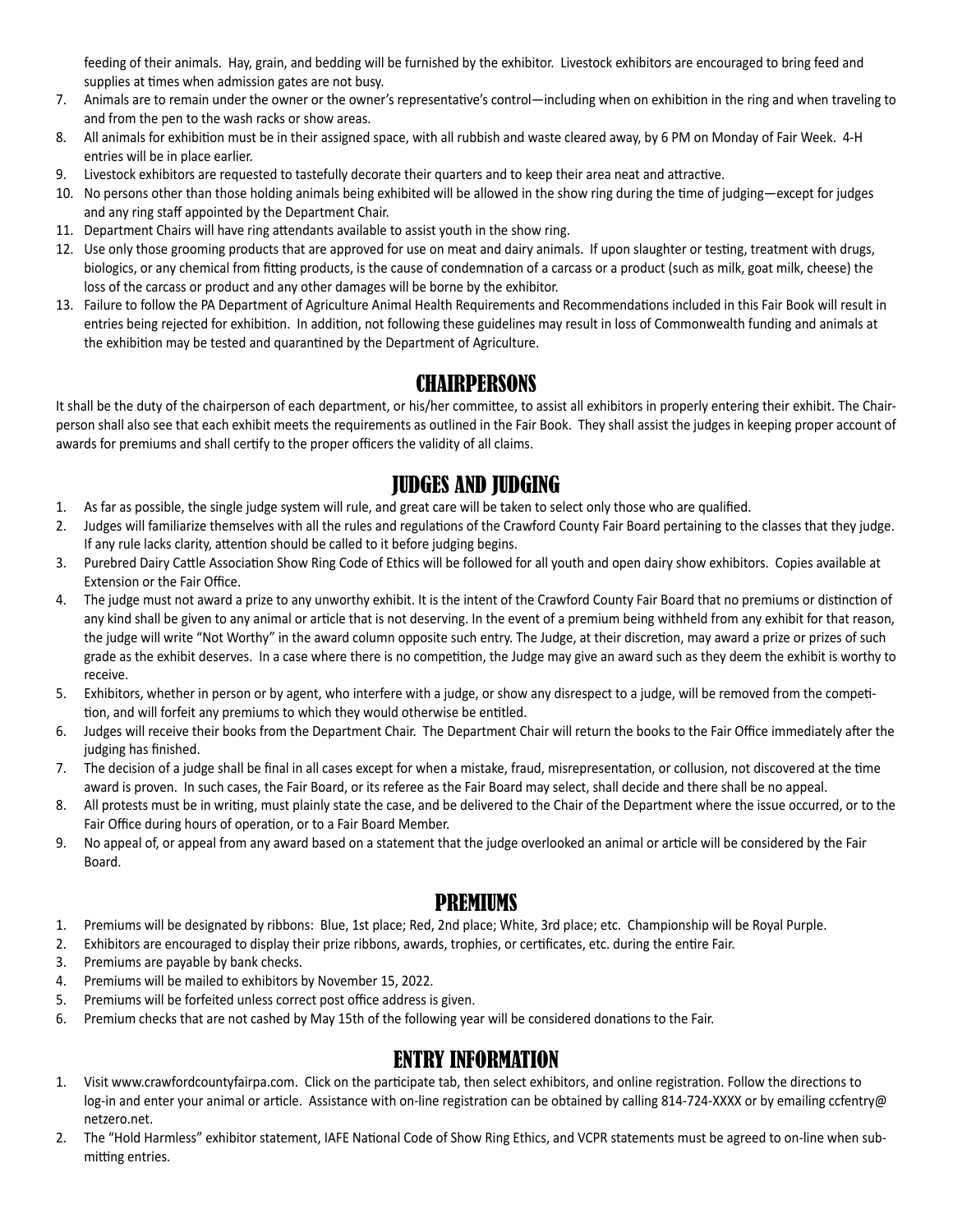- 3. 4-H Entries: Exhibitors must be members of a regularly organized Crawford County 4-H Club in good standing under the supervision of the Pennsylvania State University Cooperative Extension. All 4-H members with animal projects must participate in Showmanship and Grooming/ Fitting classes, if offered, to be eligible for type classes at Roundup unless they obtain permission to be excused for school classes or further education. If a member is unable to bring their animal(s) to Roundup, they have the option of participating exclusively in Showmanship in their respective department. Members must use another 4-H member's project animal.
- 4. FFA Entries: All FFA exhibitors must be a member of a Crawford County FFA Chapter and be in good standing with that Chapter. All entries must be recorded in an FFA Project Book.

# ENTRY DEADLINES For Entry Assistance - 814-795-7762

- **• All animal entries must be completed on-line by Friday, July 15, 2022**
- **• 4-H Family Living entries must be completed on-line by July 29, 2022**
- **• Homemade Wine entries must be completed on-line by July 30, 2022**
- **• Homemade Beer entries must be completed on-line by August 5, 2022**
- **• All other entries must be completed on-line by August 12, 2022**

# HOMEMADE WINE AND BEER ENTRIES

#### **HOMEMADE WINE**

#### *Non-Refundable Entry Fee:* \$.50 per bottle

*Check-In:* Wine, entry fee, and entry blank must be delivered to the Chairperson's home Saturday July 30, 2022 between 10 AM and 2 PM. Alternate check-in dates may be arranged with the Chair prior to the entry deadline. No entries will be accepted after the deadline. Judging dates and times will be announced when items are checked-in with the Chair.

#### **HOMEMADE BEER**

#### *Non-Refundable Entry Fee:* \$1.00 per bottle

*Check-In:* Beer, entry fee, and entry blank must be delivered or shipped to Windy Hill Wine Making, 10998 Perry Highway, Meadville, PA between July 22 and August 5, 2022. No entries will be accepted after the deadline.

### FFA ENTRIES

#### *Non-Refundable Entry Fee:* No entry fee.

*Check-In:* Animal projects follow the check-in information for equivalent open departments. Competitive exhibits must check-in between 8 AM and 11 AM on Saturday, August 20, 2022.

# GRANGE AND COMMUNITY ORGANIZATIONS

*Non-Refundable Entry Fee:* No entry fee.

*Reservations:* Any organization desiring exhibit space should make reservations prior to July 22, 2022.

### ALL OTHER COMPETITIVE EXHIBIT DEPARTMENTS

#### *Non-Refundable Entry Fee:* No entry fee. *Check-In:* 5 PM to 8 PM on Friday, August 19, 2022 and from 8 AM to 11 AM on Saturday, August 20, 2022.

### ANIMAL ENTRIES

*Payments & Forms:* Entry fees can be paid on-line using a credit or a debit card.

- If you prefer to pay by check, print out the Animal Entry Payment Confirmation Form and then mail it with your check and any other required documents to: Crawford County Fair Office, 903 Diamond Park, Meadville, PA 16335. Make checks payable to: Crawford County Fair. Must be postmarked by Friday, July 22, 2022.
- If you paid on-line, print, and mail the Animal Entry Payment Confirmation Form, along with any other required documents, to the address above. Must be postmarked by Friday, July 22, 2022.

#### *Saddle Horses: Mail your entries and Animal Entry Payment Confirmation Form to Tina Caldwell, 11167 Ralston Road, Titusville, PA 16354. Make checks payable to: Crawford County Fair. Must be postmarked by Friday, July 22.*

Entries will not be accepted until payment is received. Credit cards will not be charged until entries are approved. Payment of any required entry fee(s) or other associated fee(s) does not guarantee acceptance of your entry for exhibition.

#### **Non-Refundable Entry Fees: Those issuing NSF checks may have their entries refused the following year.**